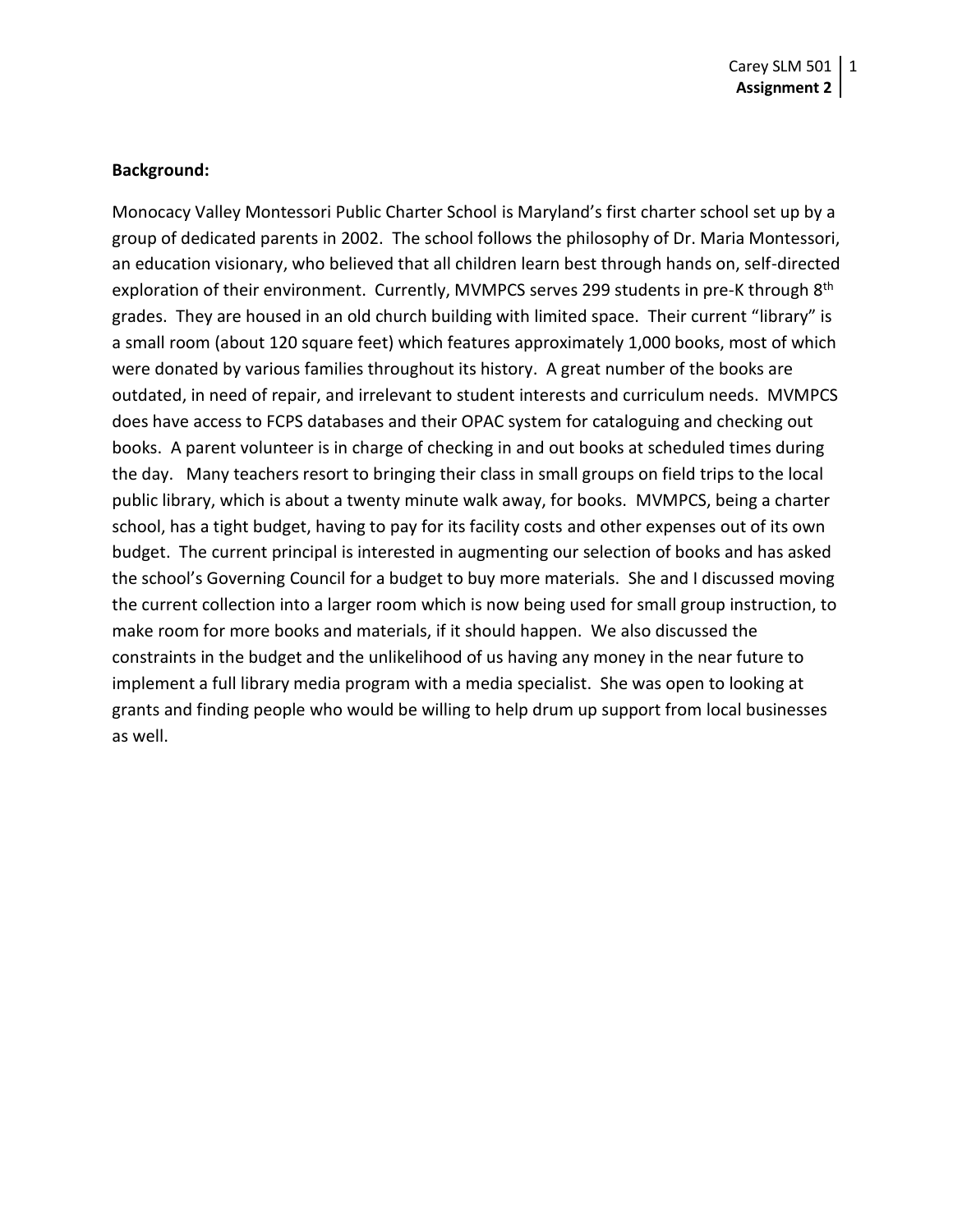# **Advocacy Action Plan**

| <b>Assessing Your Message</b>                                                 |                                                                                        |  |
|-------------------------------------------------------------------------------|----------------------------------------------------------------------------------------|--|
| Their Agenda                                                                  | LMC Agenda                                                                             |  |
| <b>Identifying Your Message</b>                                               |                                                                                        |  |
| What is important to the target audience?                                     | What is important to the LMC Agenda?                                                   |  |
| Student achievement is of utmost<br>importance to all the stakeholders of our | Helping to increase student achievement<br>at MVMPCS                                   |  |
| school                                                                        |                                                                                        |  |
| What is foremost in their mind?                                               | Infusing a love of reading in all students<br>Helping teachers and students access the |  |
| Our principal is especially interested in                                     | curriculum                                                                             |  |
| increasing reading scores of FARM, IEP,                                       | Helping to integrate technology                                                        |  |
| and ELL students in our school                                                | Providing a wide variety of resources<br>$\bullet$                                     |  |
| Teachers need support in meeting the<br>$\bullet$                             | including excellent print and digital                                                  |  |
| demands of the Common Core                                                    | materials                                                                              |  |
| curriculum                                                                    | How can you fulfill LMC goals by linking to their                                      |  |
| Students want good books to read and<br>٠                                     | agenda?                                                                                |  |
| resources for the research projects.                                          | As studies show, school libraries serve to                                             |  |
| District officials are interested in test                                     | increase student learning, as well as help                                             |  |
| scores and evidence of growth                                                 | develop lifelong readers                                                               |  |
| How can you link up to their agenda?                                          | What services can you provide?                                                         |  |
| Building a school library with a qualified                                    | Staff development & training on latest                                                 |  |
| media specialist will provide many                                            | technology and educational innovations.                                                |  |
| valuable resources that will improve test                                     | Collaboration at team meetings<br>$\bullet$                                            |  |
| scores by supporting teachers, students                                       | Gathering resources for various units of<br>$\bullet$                                  |  |
| and administrators                                                            | study                                                                                  |  |
| What can the LMS do to help move their agenda                                 | Helping students with research process<br>$\bullet$                                    |  |
| forward?                                                                      | and finding resources/books to read                                                    |  |
| Advocate for the implementation of a                                          | Giving book talks                                                                      |  |
| school library using research, support                                        | What resources do you have?                                                            |  |
| from other librarians in the county, find                                     | A computer lab                                                                         |  |
| available grants, get support from                                            | A medium sized room that is currently<br>$\bullet$                                     |  |
| parents and teachers                                                          | being used for small group instruction                                                 |  |
| How can you benefit them and their needs?                                     | can be converted into a library space                                                  |  |
| A school library will have the resources                                      | A collection of about 1,000 books                                                      |  |
| available to support the curriculum and                                       | Access to a variety of databases provided                                              |  |
| encourage reading for pleasure                                                | by FCPS                                                                                |  |
| A school librarian will be collaborate with<br>$\bullet$                      | Many talented parents in our school                                                    |  |
| teachers and offer curriculum support                                         | community who might be able to help                                                    |  |
| A school librarian can help administration                                    | with fund raising, grant writing, and                                                  |  |
| with staff development and provide                                            | developing community partnerships                                                      |  |
| added leadership in the building                                              | What benefits can you provide?                                                         |  |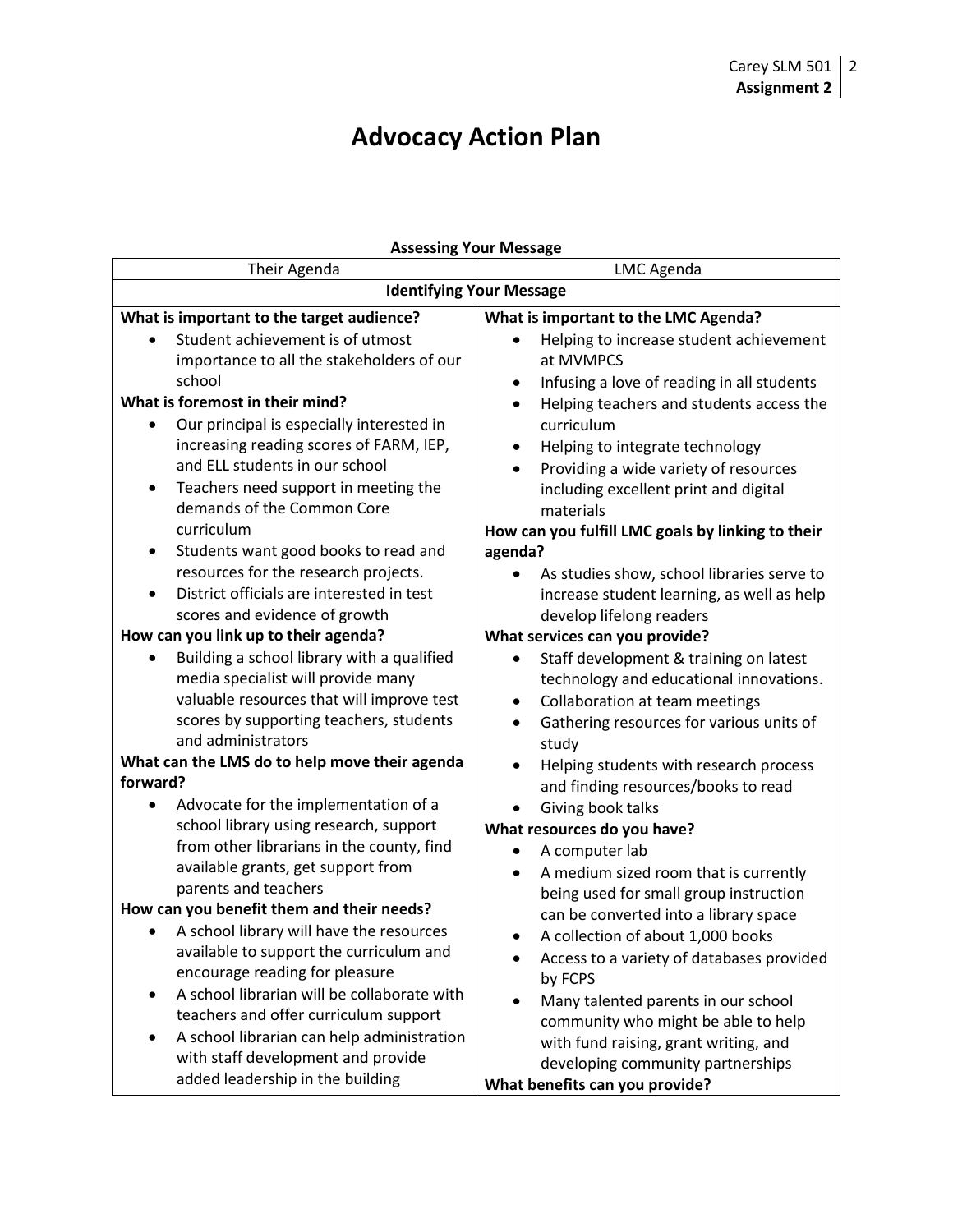| With the added resources and leadership<br>a school library and librarian can provide,<br>test scores are sure to increase | Support administration by providing staff<br>trainings<br>Support teachers by helping them find<br>$\bullet$<br>resources and materials<br>Adding a school library and turning it into<br>a "special" will benefit teachers by giving<br>them more planning time<br>Students having library as a special will<br>benefit from the regular visits to the<br>library where they will learn research<br>skills and get help with book selection,<br>etc. |
|----------------------------------------------------------------------------------------------------------------------------|-------------------------------------------------------------------------------------------------------------------------------------------------------------------------------------------------------------------------------------------------------------------------------------------------------------------------------------------------------------------------------------------------------------------------------------------------------|
|----------------------------------------------------------------------------------------------------------------------------|-------------------------------------------------------------------------------------------------------------------------------------------------------------------------------------------------------------------------------------------------------------------------------------------------------------------------------------------------------------------------------------------------------------------------------------------------------|

# **Assessing Your Message and Reporting Guide**

| <b>Identifying the Agenda</b>                                                                                                                                                                                                                                                                                                                                                                                                                  |                                                                                                                                                                                                                                                                                                                                                             |  |
|------------------------------------------------------------------------------------------------------------------------------------------------------------------------------------------------------------------------------------------------------------------------------------------------------------------------------------------------------------------------------------------------------------------------------------------------|-------------------------------------------------------------------------------------------------------------------------------------------------------------------------------------------------------------------------------------------------------------------------------------------------------------------------------------------------------------|--|
| <b>Target Audience</b>                                                                                                                                                                                                                                                                                                                                                                                                                         | <b>LMC Agenda</b>                                                                                                                                                                                                                                                                                                                                           |  |
| <b>School Administrators and Governing Council:</b><br>Boost whole school student achievement<br>Increase FARM, ELL, and IEP student<br>$\bullet$<br>group achievement<br>Have a place for students to access<br>$\bullet$<br>reading materials for both pleasure and<br>information<br>Have a leader in the school who is an<br>$\bullet$<br>expert on technology integration and can<br>provide staff development and support<br>to teachers | Create a new learning space by<br>$\bullet$<br>implementing a library media program at<br><b>MVMPCS</b><br>Get parents and other community<br>$\bullet$<br>members involved in the school through<br>the new library media program and its<br>development<br>Support teachers and administrators in<br>$\bullet$<br>their goal to increase student learning |  |

**What are the benefits:** The school as a whole will benefit tremendously by the addition of a school library media program. Administrators will get help with staff development and have the added benefit of an additional school leader. Test scores will be sure to increase as the result of the program and therefore administrators will see a concrete increase in overall student achievement. Since the administrators are concerned especially for targeted sub-groups, the new school library can be set up with them in mind (added Spanish materials and other multicultural resources, liberal book check-out policies, digital technologies that support struggling readers, etc.) Teachers will benefit by having a dedicated teacher who is familiar with all of the many resources available that will help them in the delivery of their curriculum. They will have somebody to go to when they need help planning a lesson or integrating technology. Teachers will also appreciate the support in developing a love of reading in their students, making their jobs in the classroom all the more easier. Students will be so happy to have a place to go to pick out a good book or find a resource on the topic they are studying. It will also be an additional place for them to go to work with partners on research projects for class.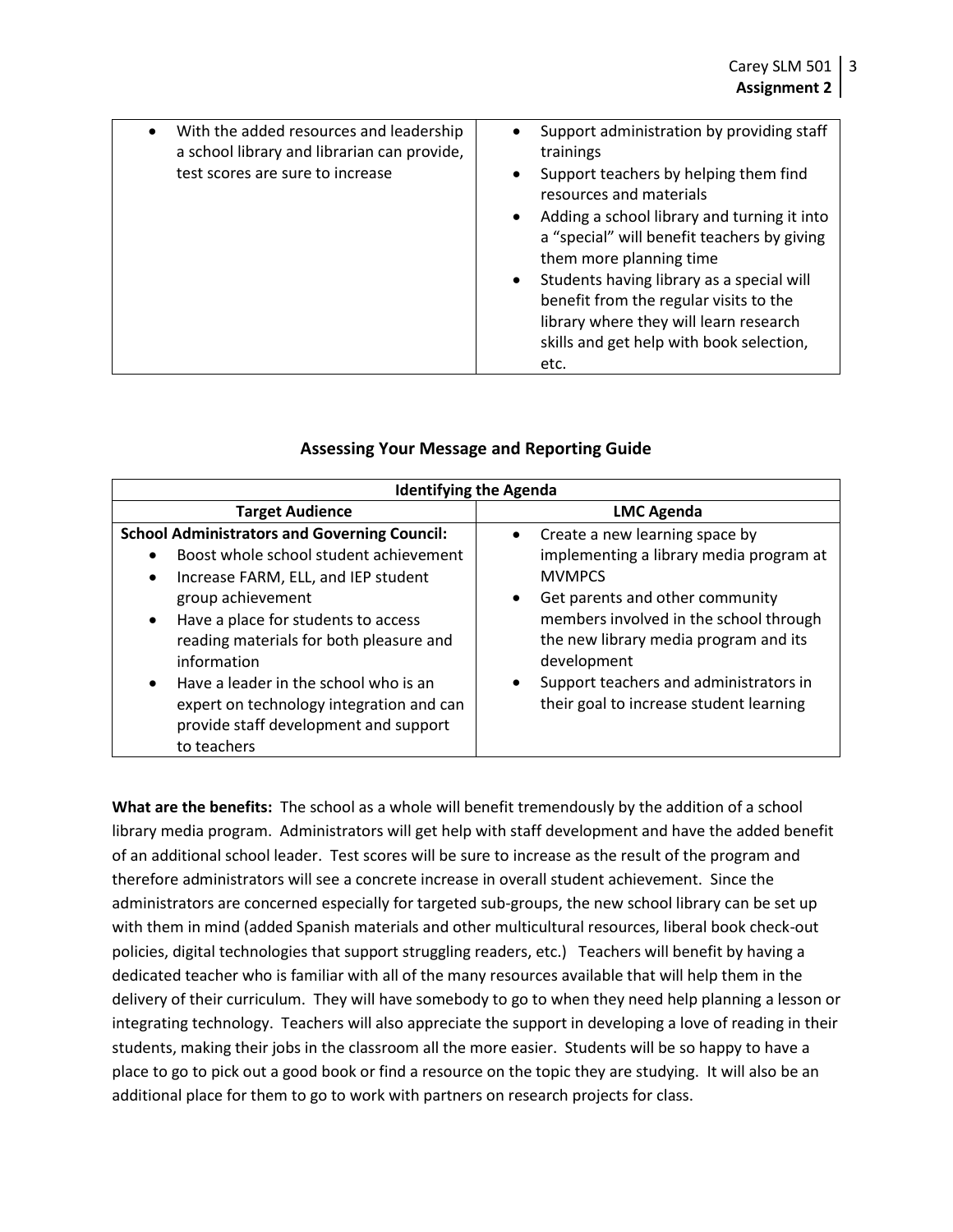**What service is provided:** The school library will be the heart of the school. It will have a wide selection of books representing diverse cultures and perspectives. There will be a solid collection of nonfiction materials addressing curriculum needs and student interest. Ideally, the library will also have the latest technology, digital resources, and audio visual equipment to address the needs of the  $21^{st}$  century learner. A school librarian will collaborate with teachers, give critical lessons to students, provide staff training, and serve as a leader in the school community.

**Evaluation:** The plan will be a success when a school library is funded in our school's operating budget. In order for it to be successful, many people will have to come together and work hard to make it happen. This fact alone will strengthen our community and create a whole group of people with direct and vested interested in the success of the library once it is launched. The committee we create will continue on as the champions of the library to see that our goals for its success are met. We will have a built-in advocacy committee that will continue to work to ensure that it is indeed meeting the needs of all the stakeholders.

#### **Last Step: What is your key message? Are benefits included in the message?**

The key message is that MVMPCS needs a fully functioning library media program to help support teachers, students, and administrators in their quest to boost student achievement. The benefits are almost innumerable. However, teachers will find their responsibilities eased with the added support of a library and school librarians, administrators will find their responsibility eased with the added leadership and staff development support, and students will finally be able to find the books and resources they need. Busy parents who have guilt about lack of time to bring their children to the library will also be happy to see their children coming home with quality books and resources. All of the stakeholders will see an increase in overall student achievement.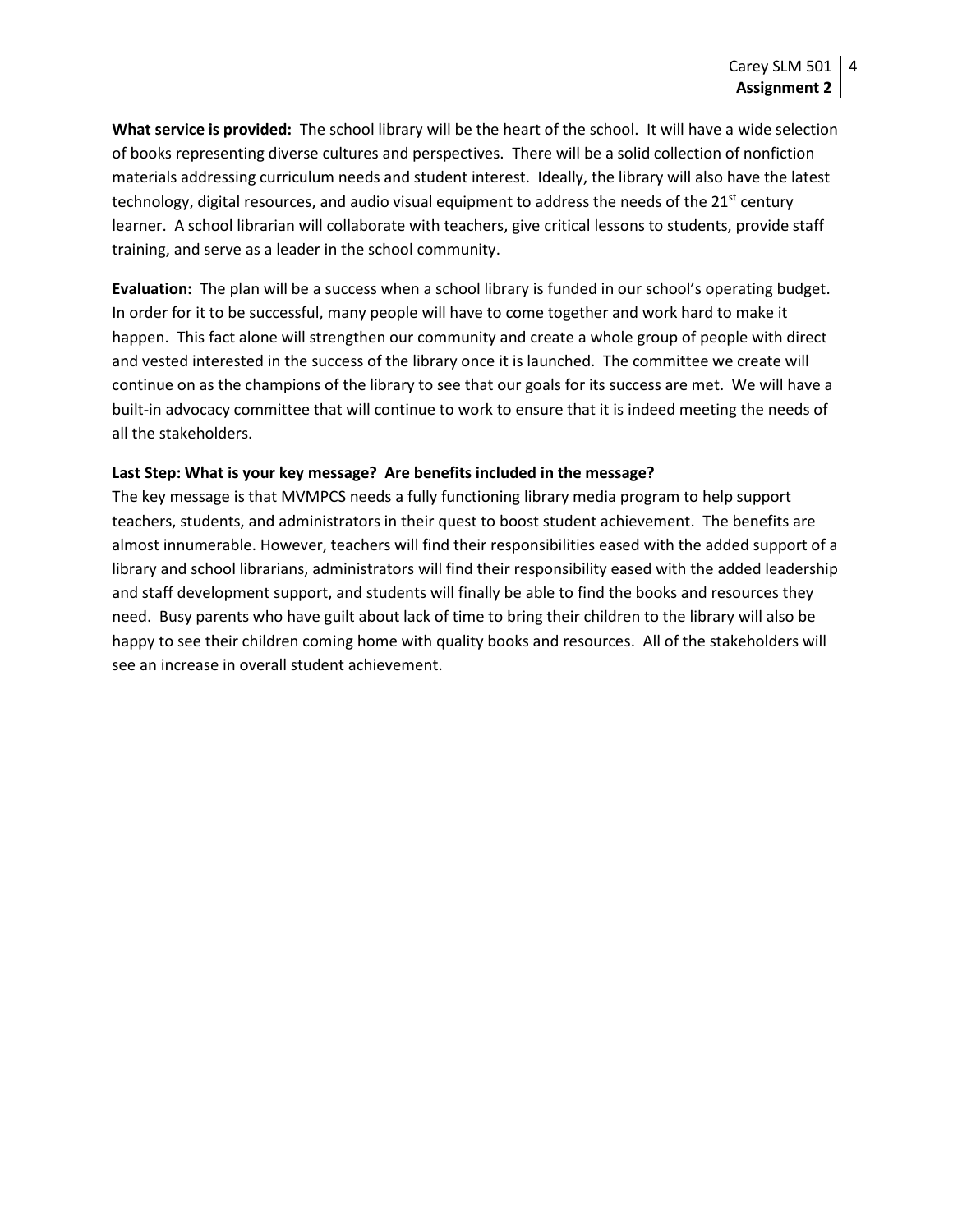# **Advocacy Campaign – MVMPCS Needs a Library Media Program**

#### **Step 1 - Mission:**

The mission of this advocacy campaign is to gain a fully functioning library media center at MVMPCS.

#### **Step 2 – Purposes for Planning:**

MVMPCS does not have enough books or resources to support their students or teachers. In a survey conducted by ALA and published in School Library Journal, the standard number of books a school library should have is an average of 27 books per pupil for elementary students and 19 books per pupil in middle. Given MVMPC's population of about 250 elementary students and 50 middle school students, their school library should have at least 6,800 books. That leaves them about 5,000 books short.

There are a multitude of studies linking student achievement to strong school library programs. MVMPCS has typically fared well on state and county assessments; however, there is always room for improvement. The school's administrator is especially concerned with increasing the reading scores of ELL, FARM, and IEP students. A school library will be a huge help in this endeavor with its greater access to relevant, interesting, and diverse reading selections.

#### **Step 3 – Products:**

I hope to gather a group of dedicated people who share my vision of a fully functioning media center. Together we will work to gain the support of the staff and school community, find ways to raise money, and get a school library media program embedded into the school's operating budget. Using the budgeted money we will purchase current materials catering to the school's curriculum, student interest, and teacher's requests. I hope to weed out the old materials from our current collection and move our school's library to a larger room in the building. We will also need to obtain new shelving, tables, comfortable chairs, and possibly some new technology such as a/v equipment, tablets, eReaders, and computers. I also hope to see the hiring of a qualified media specialist at some point in the process to help with the implementation and execution of the new library program.

#### **Step 4 – People Involved:**

Name: Principal

Reason: She is the school's administrator and her support will ultimately be needed if this plan is to get off the ground.

Name: Teachers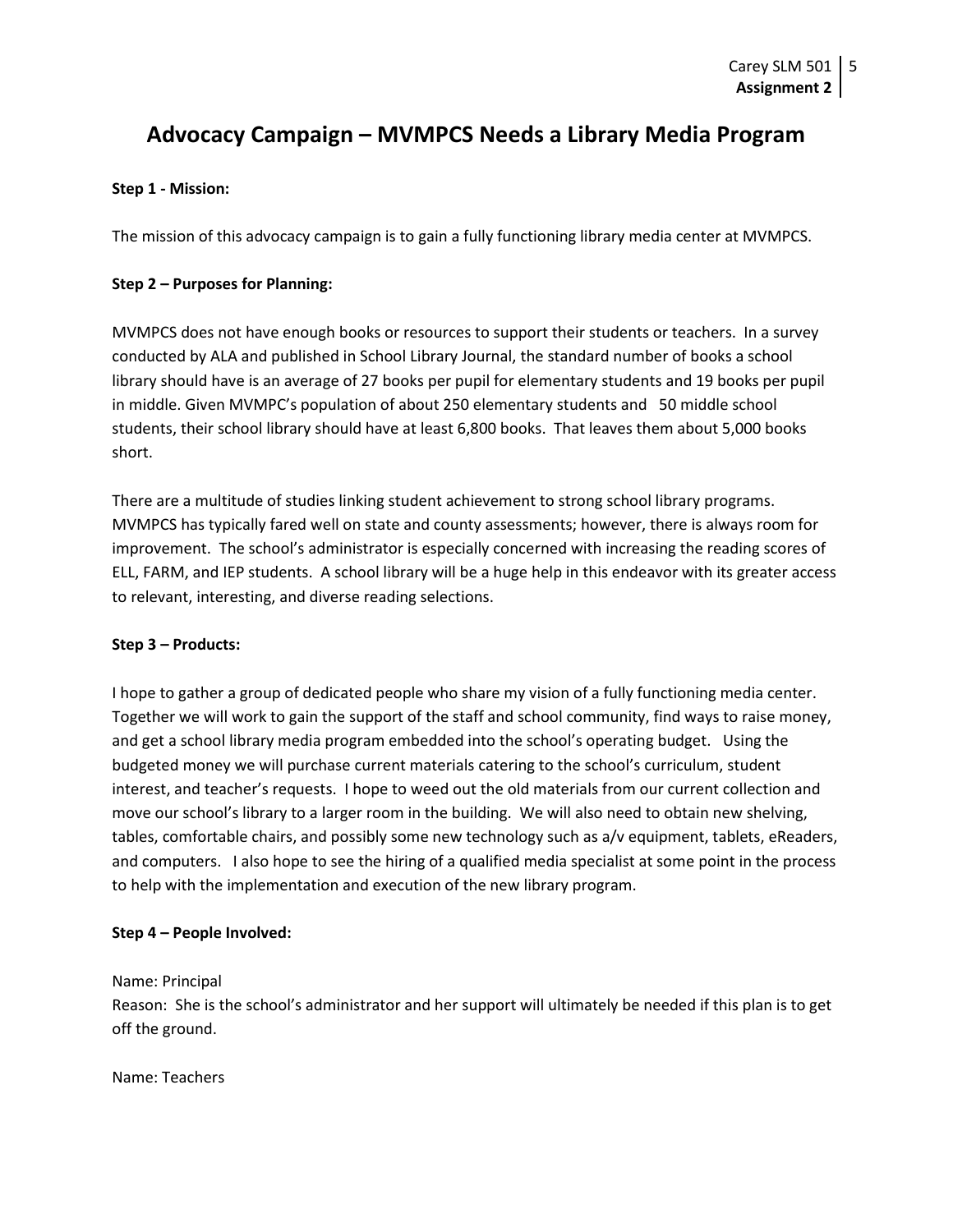Reason: The teachers' support will be crucial in getting the message out. They need to believe in my message that a school library will not only help them, but their students too. They will most likely need to be willing to make sacrifices in order to put a library into the school's operating budget and so I will want their full support. They have a lot of influence over decisions that are made in the school and can make or break this endeavor.

#### Name: Parents

Reason: Being a charter school, the parents in our community have a strong voice in how things are run in our school. There are parent members on our Governing Council who have the power to help get the library into the operating budget. We also have many parents in our community who have strengths in writing grants, working with local businesses, and marketing our school. I will want as many parents on board as possible.

#### Name: Students

Reason: The students are ultimately the reason why we want a library at our school. They are the ones who stand to benefit the most from this endeavor and so I will most definitely want their support. I will want to involve them as much as possible in my campaign so that they can be the constant reminder for why we are doing this.

#### Name: Other school librarians

Reason: School librarians from around the county have first-hand experience and know exactly what the benefits are because they live them each day. Their voice will be a valuable addition to our campaign.

#### Name: School's Governing Council and Board of Trustees

Reason: The Governing Council will ultimately make the decision to include a library program in the school's operating budget. We will need their support in order to make it happen. The Governing Council has several committees the might be able to help with fundraising and campaign efforts. The Board of Trustees holds our charter and has a vested interest in the success of our school. They can allot funds from their budget to help our media center succeed and throw their support behind it with fund raising and campaign efforts.

#### Name: Local businesses

Reason: If we could gain the support of local businesses for fundraising and spreading the word about our need for a school library, it would go a long way in helping us to succeed.

#### Name: FCPS's Central Office/Library Media Supervisor

Reason: Having the support of county Library Media officials will also go a long way in helping us meet our goal. They can provide advice and resources along the way.

#### **Step 5 - Committee Building:**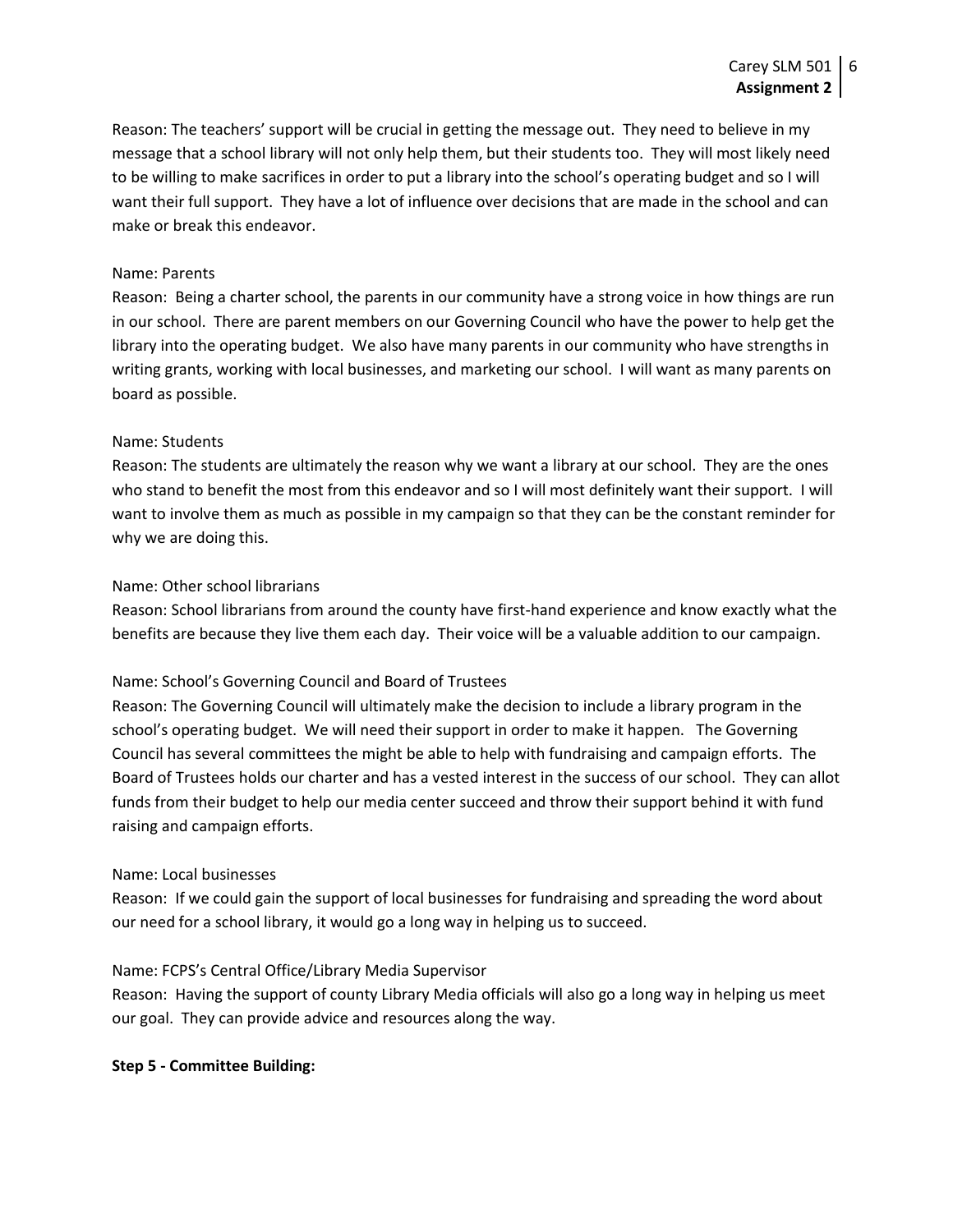In order to gather a team of people willing to put the energy and time into this effort I will look for the most enthusiastic supporters among students, parents, teachers and administrators. I would want to have at least one of each on my team so that we can be representatives of the whole school community. In particular, we have a school librarian from Spring Ridge whose children go to our school and I know she will be more than willing to help out as she has done much already for our school library. I would also approach the parents who are setting up the school's book fair this year because they have done an amazing job networking with a local book store and I believe they would be on board with helping me in my endeavor. I would also survey teachers informally to see if I could find one who might be interested in helping out. I am sure I could also get several students from each level to join the task force. Our students are always eager to help out.

# **Step 6 - Responsibilities of the Committee Members:**

Students:

- Spreading the word to their peers what a school library could do for them and why it would be so great
- Visiting other school libraries to come up with lists of things they would like in their own school library
- Attending meetings with local business to help bring the face of our school, our children, to the forefront
- Making posters to hang up around the school promoting their favorite idea for a school library
- Taking their message to a Governing Council meeting where they will tell why they would love a library in their school

# Teachers:

- Talking to their teammates about the value of a school library, showing the connections between a strong library program and a Montessori education
- Disseminating brochures and other promotional materials to colleagues and parents
- Speaking at a Governing Council meeting where they will express the need for added curriculum and technology support to help in the goal of increasing student test scores

# Parents:

- Spreading the word in the school community about our push for a school library
- Using their various talents in networking, advertising, communicating, and grant writing to find the resources we'll need to get this library going
- Reach out to our Board of Trustees, local businesses, and other charitable organizations
- Speaking at Governing Council meetings to get the message across that they support a school library program
- Present fundraising ideas and grant information in order to show that there is a way to fund the library in a large part with outside sources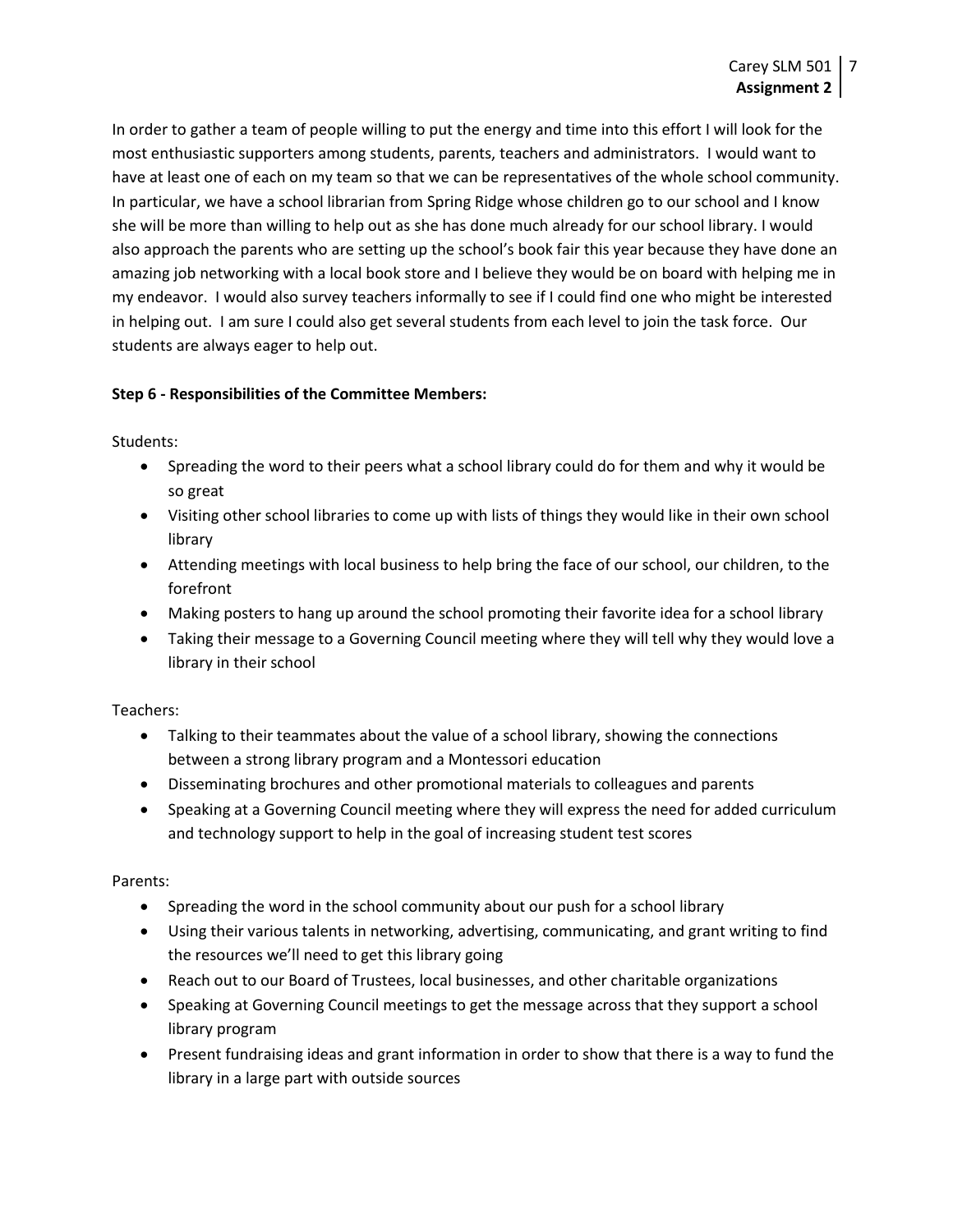School Librarians:

- Educate the community on the importance of school libraries to student achievement.
- Gathering helpful statistics for the budget like number of books per pupil, average price per book, average school librarian salaries, etc.
- Finding resources for purchasing books, materials, and furniture
- Help advertise the campaign through brochures and posters
- Create a MVMPCS school library web page with information and links to promotional videos, websites and studies showing why libraries are important
- Create a Facebook account where community members can go to learn more about the effort and sign up to support it

#### **Step 7 - Criteria for Assessment of Current Program:**

Since we don't have much of a library at all, it seems best to start with a basic overview of what a library program is (as opposed to using a lengthy checklist made for an already established library program). According to the AASL, "The mission of the school library program is to ensure that students and staff are effective users of ideas and information. The school librarian empowers students to be critical thinkers, enthusiastic readers, skillful researchers, and ethical users of information." It goes on to state that this will happen when students have access to materials representing a variety of formats including "up-to-date- high qualitied , varied literature" and that students are instructed in "using, evaluating, and producing information and ideas through active use of a broad range of appropriate tools, resources, and information technologies." With these criteria we can see that our school library is lacking in even the basics. With less than an average of four books per student in our school, we cannot say that we are providing a sufficient amount of reading material for our students, added to it being far from up-to-date and high quality. Without a school librarian or the necessary tools, you will also be hard-pressed to find students learning how to access information technologies or use appropriate tools for finding information.

#### **Step 8 - Time Requirements:**

The effort to get a school library program into the operating budget of our school will take at least one year. The planning process itself: gathering members for the committee, educating the community, collecting information from students, disseminating brochures, building a website, and finding funding sources will take at least six to eight months. Once all of the preliminary work is done, the committee members will have to request a time to present their findings to the Governing Council. Once that happens, it will be up to the Governing Council. They will determine first if the school library program fits with the vision of the school, second if it is indeed essential to meeting our school's goals, and finally if it is financially feasible based on the fundraising possibilities presented by parents. They might say we can go ahead and start fund raising and base their decision on whether or not we can come up with viable ways to fund the opening of the library and sustain it indefinitely. In that case, fund raising and grant writing can take at least another six months if not more.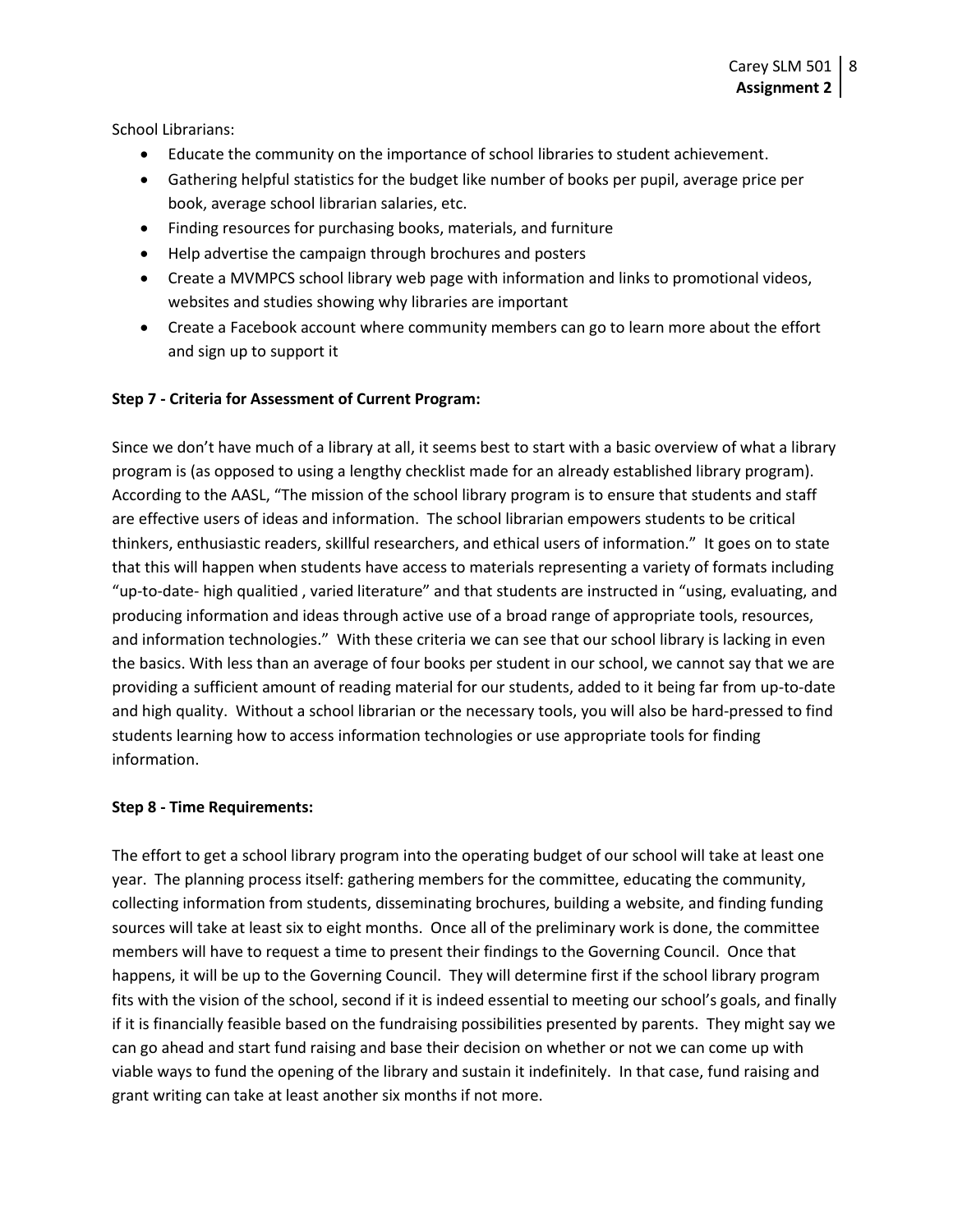#### **Step 9 - Resources:**

The biggest resources in this endeavor are the people. We will need dedicated, resourceful people who can devote the time and energy needed to get this going. People with talents in promoting libraries, grant writing, marketing, working with businesses, and fundraising will be essential for this to work.

#### **Step 10 - Timeline:**

Phase 1 – Three Months: "Preparation"

- Poll staff, parents, and students about their attitudes towards a school library
- Gather committee members
- Gather student representatives from each level and bring them to a local school library to make their list of wants
- Collect statistics and supporting information for the campaign
- Make brochures and posters, build a website, start a Facebook page
- Have committee members start looking for grants, local business partnerships, and fundraising opportunities
- Make a plan for the library: how many books will you need, what furniture, what the space will look like, how much money you will need to make it all happen

Phase 2 – Three Months: "Get the Word Out"

- Present the brochures, posters, website, Facebook page etc. to the administrator
- Ask for time at a staff meeting to talk to teachers about your campaign
- Get permission to hang up the posters, disseminate the brochures and advertise the website and Facebook page
- Take student representatives to a local school library and have them record their favorite things
- Have students make posters and get the word out to their classmates
- Continue looking for grants, local business partnerships, and fundraising opportunities

Phase 3 –One Month: "Convince the GC"

- Request at least one month in advance to be put on a Governing Council meeting agenda
- Different members of the committee present their part of the plan (education, logistics, fundraising) to the Governing Council

Phase 4 –Three to Six Months: "Make it Happen"

- If the Governing Council approves of the idea the committee will have to seek out funding sources in earnest, applying for grants and getting donations from local businesses
- Finalize budgets and sources of income and bring back your information to the GC so that can vote to put the library into the budget
- Start looking for a qualified media specialist who meets the needs and fits the vision of the school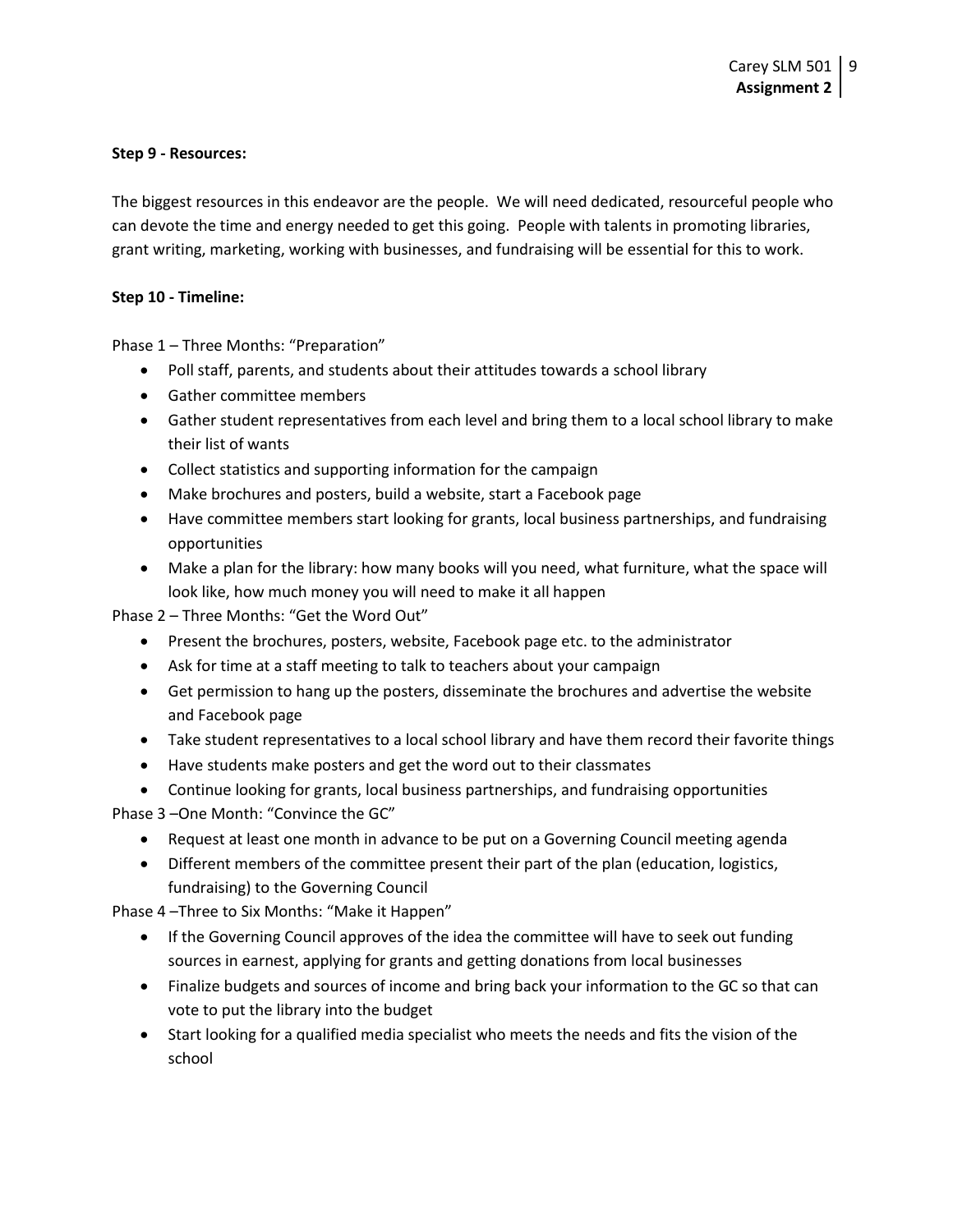- Using the vision of the committee the new media specialist will order books, materials and furniture, and generally prepare the school library program so she can meet the criteria laid out in the mission statement of AASL
- The school administration will adjust the specials schedules so that all classes will have at least one opportunity a week to receive instruction from the media specialist

#### **Step 11 - Evaluation of Project:**

Ultimately, the success of this project will be based on whether or not the GC will agree to put a school library program into the budget. The committee will meet periodically to check in on each of the member's progress with their assigned tasks.

#### **Future Advocacy:**

Once this library comes to fruition it will continue to need the work of the original committee to advocate for funding and support from the community. The school librarian will need to work hard to ensure that she has time in her schedule to collaborate with teachers. She will need help from the committee to continue applying for grants and finding fundraising opportunities. The library's collection will need to grow significantly each year in order to get to acceptable levels. Knowing the school's population as I do, I know that the school librarian will have to work hard to bring the teachers on board with technology.

*Campaign #1:* Library Twitter Account and Facebook Pages

This will get the message out to the entire community that this school library is worth every penny of the budget. I will post photos and announcement regularly, keeping the school community informed about all the wonderful learning that is going on inside the library.

*Campaign #2:* School Newsletter Blurbs

Getting a space in the weekly school newsletter will also go a long way to promoting the great things that are going on inside the library. I can describe projects that are happening and give parents tips on how to extend the learning to the home environment.

*Campaign #3:* Community Read Alouds

This would involve inviting people from our Frederick community to come in and read their favorite books to students. I would invite local businesses, doctors, dentists, baseball players (Frederick has a AAA MLB baseball team) parents, administrators, and teachers to participate. We could have a different person in each classroom reading their favorite books and have students rotate through. This is a good way to connect with the community and showcase our school. Not to mention, it promotes reading for pleasure and exposes students to new books.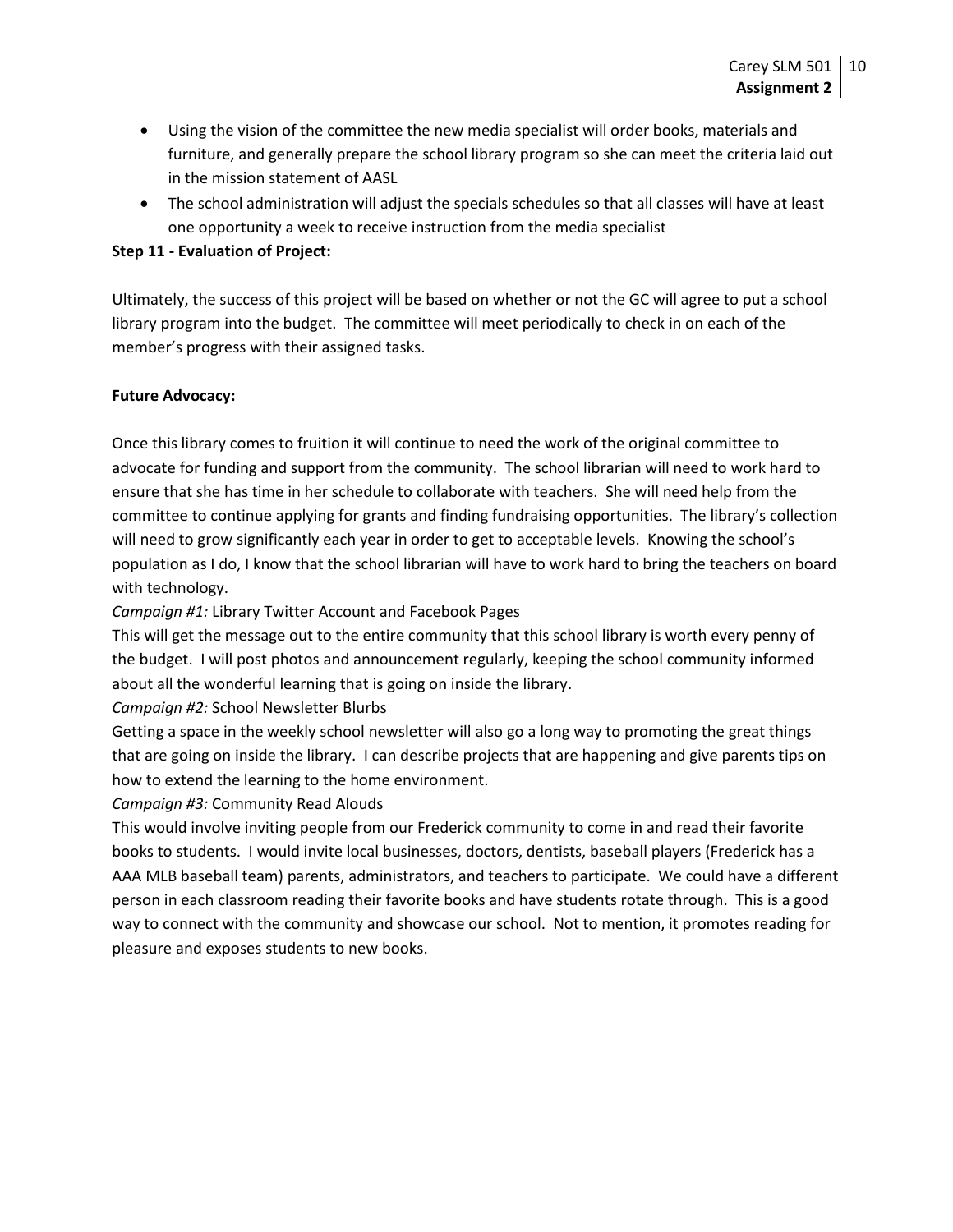# Why Does MVMPCS Need a School Library Program?

- Studies show that students in schools with well-equipped media centers staffed by certified librarians perform better on assessments
- Studies show that disadvantaged students have a better chance of succeeding academically when they attend schools with library programs
- Researchers have found the quantity of resources in the school library to be a powerful predictor of reading scores
- A school library should have about 27 books per student, our current "library" has about 9 books per student
- Certified media specialists are trained to help children love to read and voluntary reading has a positive impact on reading comprehension, vocabulary, spelling ability, grammar usage and writing skills
- A certified media specialist will teach students critical research skills, how to use and evaluate all of the resources available, and how to find books they love to read
- A certified media specialist can train teachers on technology integration and the latest innovations in education
- A certified media specialist can collaborate with teachers on curriculum and planning, and finding them resources and materials to enhance their lessons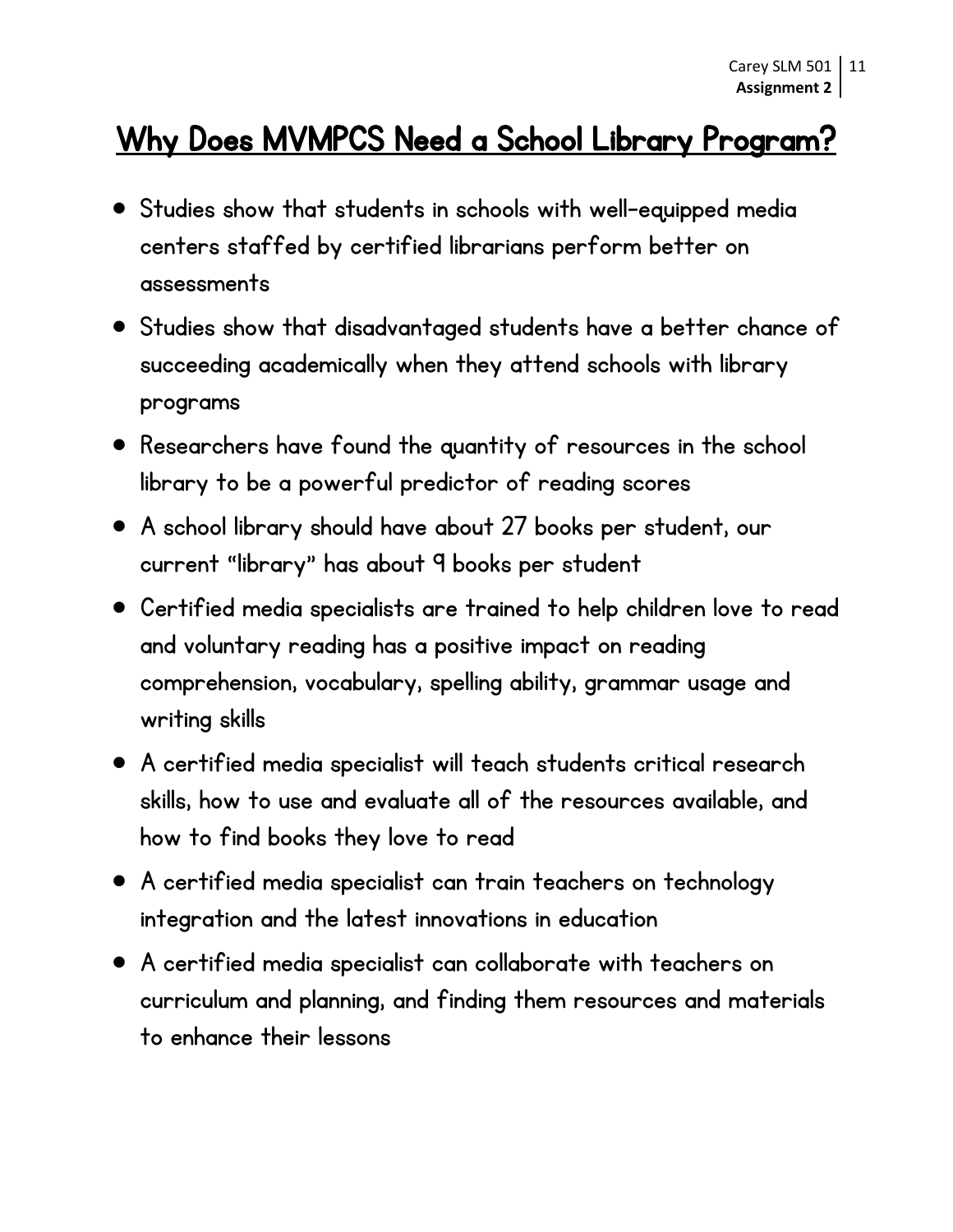# **Additional Campaign Materials:**

This is a great video created by the New Jersey Association of Libraries explaining why libraries are essential. I would put a link to it on our School Library Website and Facebook page. I could also show it at a staff meeting or forward it to Governing Council members prior to the meeting at which we will present:

<http://www.ilovelibraries.org/school-libraries/why-are-school-libraries-essential>

This website has a brochure that highlights the important points for library advocacy. I would definitely print that out and put them in the staff lounge and maybe hand them out in our car line to parents to pique their interest. This site also has a good video that could be posted to our social media, website, and emailed to Governing Council members: <http://www.lrs.org/data-tools/school-libraries/impact-studies/#colo>